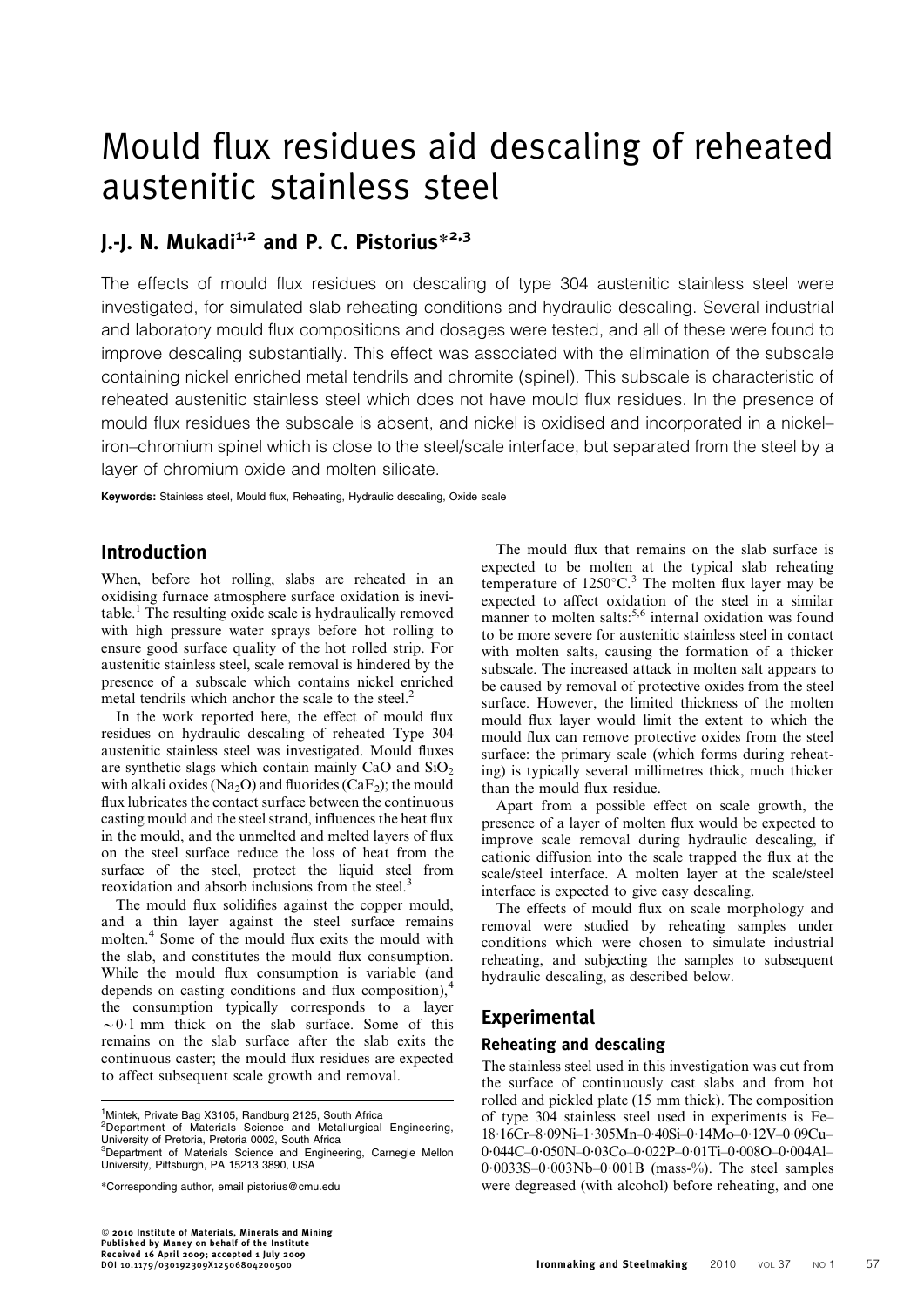|  | Table 1 Compositions of commercial fluxes used in |  |  |  |  |
|--|---------------------------------------------------|--|--|--|--|
|  | experiments, mass-%                               |  |  |  |  |

|                                | Type 832 | <b>Type RF1</b> | Type 810 |
|--------------------------------|----------|-----------------|----------|
| SiO <sub>2</sub>               | 35.92    | 33.97           | 34.10    |
| CaO                            | 32.53    | 38.98           | 35.34    |
| $Al_2O_3$                      | 5.92     | 7.32            | 6.98     |
| F                              | 3.16     | 3.32            | 5.35     |
| Na <sub>2</sub> O              | 18.43    | 13.11           | 13.34    |
| Fe <sub>2</sub> O <sub>3</sub> | 0.55     | 1.46            | 1.52     |
| MgO                            | 2.6      | 0.96            | 1.43     |
| TiO <sub>2</sub>               | 0.19     | 0.14            | 0.30     |
| MnO                            | 0.057    | 0.035           | 2.81     |
| K,O                            | 0.13     | 0.55            | 0.17     |
|                                |          |                 |          |

surface of selected samples was covered with controlled amounts of mould flux. For slab samples, the surface covered with mould flux was the originally outer surface (wide face) of the slab.

Three commercial mould fluxes were tested, after decarburisation in air at  $600^{\circ}$ C for 15 h. The compositions of the decarburised mould fluxes are given Table 1. Three simpler synthetic mould fluxes were also prepared from pure chemicals, to test the effects of fluoride and alkali oxides; the compositions of the synthetic fluxes are given in Table 2.

The steel samples were cut to size using a band saw and a water cooled abrasive disc cutter. Since stresses develop at the sample edges and corners during scale growth, samples had large lengths and widths in comparison to the scale thickness; the samples were typically  $45 \times 45 \times 15$  mm large. The sample corners were bevelled, to allow the samples to hang with their larger dimensions horizontal inside the vertical tube furnace (to avoid mould flux dripping from the upper sample surface, where the flux was placed). Grooves,  $1.5$  mm deep, on each side of the sample, served to secure the sample with Kanthal wire to a mullite rod. The furnace used for reheating and the gas mixing unit were as described before. $2^{\circ}$  The gas simulated the combustion product of methane, and consisted of  $N_2$ ,  $CO_2$ ,  $H_2O$  $(15%)$  and  $O<sub>2</sub>$  (3 or 4%), at a total flowrate of 5 Ndm<sup>3</sup> min<sup>-1</sup>; the inner diameter of the furnace tube was 76 mm.

For the samples which were covered with mould flux, the surface dosage varied between  $0.05$  and  $0.35$  kg m<sup>-2</sup>; based on an assumed mould flux density of 2500 kg  $m^{-3}$  these correspond to mould flux film thicknesses of  $20-140$  µm. To apply the mould flux to the sample, the powdered flux was mixed into a slurry with alcohol and then deposited evenly on the sample.

Reheating temperatures were 1250, 1280 and 1300 $^{\circ}$ C (controlled using a furnace thermocouple, and verified with a handheld R type thermocouple), with reheating time of 2–6 h.

At the end of the scaling period, the sample was removed from the furnace manually. Care was taken to

Table 2 Compositions of fluxes prepared in laboratory, mass-%

|                   | SMF <sub>1</sub> | SMF <sub>2</sub> | SMF <sub>3</sub> |  |
|-------------------|------------------|------------------|------------------|--|
| $SiO2$<br>CaO     | 40               | 40               | 50               |  |
|                   | 40               | 40               | 50               |  |
| CaF <sub>2</sub>  | 20               | $\bigcap$        |                  |  |
| Na <sub>2</sub> O |                  | 20               |                  |  |

remove the sample from the furnace in a rapid and reproducible way, to avoid cooling before descaling. The hot sample was subjected hydraulic descaling with a high pressure water spray. For descaling, the sample was placed on a chain driven cart which moved the sample at a speed of  $0.8 \text{ m s}^{-1}$  underneath the water spray. Tap water was used for descaling, delivered with a high pressure pump through a commercial nozzle (Lechler 694 $\cdot$ 726) with an elliptical orifice and 26 $\degree$  spray angle. The nozzle was angled towards the approaching sample by  $15^\circ$  from the vertical. The descaling water flowrate was varied between 54 and 66 dm<sup>3</sup> min<sup>-1</sup>, and the distance between the nozzle and the sample was 96 mm; the resulting water impact pressure on the sample was 1?4–2 MPa. These conditions are similar to industrial descaling. More detail of the descaling system, including calibration of flow measurements, is given elsewhere.<sup>7</sup>

#### Analytical techniques

After visual observation, reheated and descaled samples and removed scale were mounted in epoxy resin, and cross-sections polished with diamond paste for examination by SEM. Backscattered electron imaging was used, with EDX of various phases in the scale.

X-ray diffraction (XRD, using Co K*<sup>a</sup>* radiation) was used to identify phases. X-ray photoelectron spectroscopy was used to test for the presence of hexavalent chromium in the scale.

### Results and discussion

#### Scale structure

In line with previous results, $1,2,8$  the weakly adherent outer scale consisted mainly of iron oxide. X-ray diffraction showed the main phases to be magnetite and hematite. Compositions of the outer scales are given in Table 3. Cross-sections of outer scale are shown in Fig. 1. These were similar for samples with and without mould flux coatings, except that the scale contained slightly more CaO and  $Na<sub>2</sub>O$  for samples where were coated with mould flux before reheating.

While the outer scales were similar in phases and composition, the inner scales were quite different: as observed previously,2 austenite (Ni enriched metal tendrils) intergrown with chromite was found in the inner scale of the samples without mould flux (Fig. 2),

Table 3 Compositions of outer scale after reheating at 1250 $^{\circ}$ C for 2 h in gas containing 4%O<sub>2</sub> (samples with mould flux had surface coverage of n...<br>0.2 kg m<sup>-3</sup> of flux RF1; compositions given as<br>mass percentages, measured by X-ray percentages, measured by X-ray fluorescence)

|                                | No mould flux |                 | With mould flux |       |            |  |  |
|--------------------------------|---------------|-----------------|-----------------|-------|------------|--|--|
|                                | S7            | S <sub>12</sub> | S6              | S10   | <b>S11</b> |  |  |
| $Cr_2O_3$                      | 7.5           | 12.5            | 12.8            | 9.7   | 10.9       |  |  |
| Fe <sub>2</sub> O <sub>3</sub> | 86            | 79.0            | 76.5            | 81.7  | 77.9       |  |  |
| NiO                            | 3.64          | 5.02            | 5.47            | 4.52  | 4.45       |  |  |
| SiO <sub>2</sub>               | 0.24          | 1.03            | 1.06            | 0.81  | 1.86       |  |  |
| CaO                            | 0.002         | 0.084           | 0.702           | 0.468 | 1.690      |  |  |
| MnO                            | 1.96          | 1.66            | 2.06            | 1.64  | 1.94       |  |  |
| MgO                            | 0.022         | 0.021           | 0.038           | 0.023 | 0.047      |  |  |
| Na <sub>2</sub> O              | 0.099         | 0.080           | 0.232           | 0.167 | 0.318      |  |  |
| $Al_2O_3$                      | 0.005         | 0.113           | 0.142           | 0.363 | 0.254      |  |  |
| $V_2O_5$                       | 0.013         | 0.012           | 0.12            | 0.12  | 0.12       |  |  |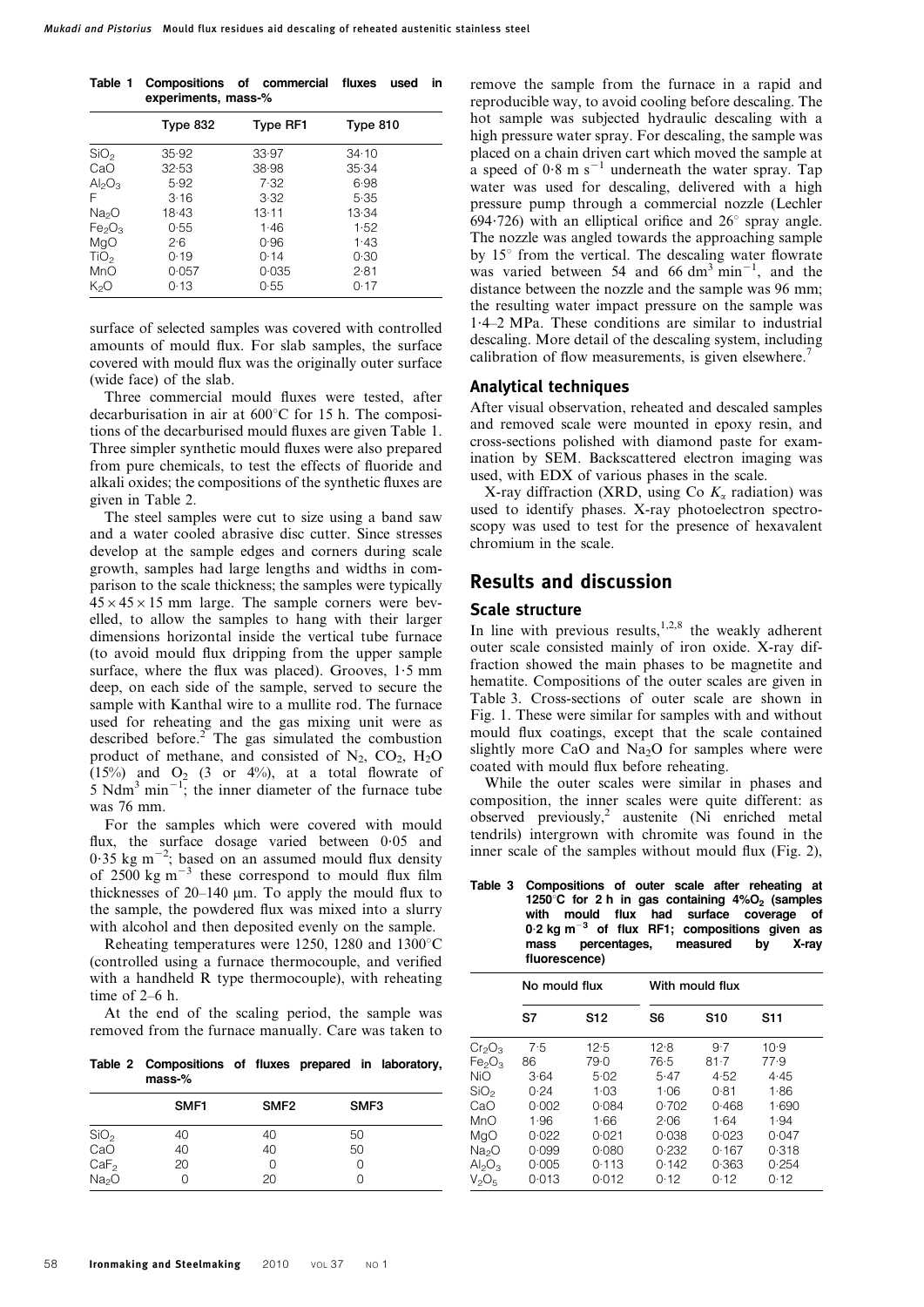

1 Cross-sections through scale removed from sample covered with mould flux (RF1, 0.11 kg m<sup>-2</sup>) (left) and without mould flux (right) after reheating (1280°C, 4%O<sub>2</sub>, 6 h) and hydraulic descaling: outer surface is towards top of images; interface with inner scale towards bottom; bright spots in image at right are metal remnants; backscattered electron images

but metal tendrils were absent from the samples covered with mould flux. In addition, the phases present in the scale closest to the metal surface were different: XRD showed spinel (chromite) together with austenite (metal) for the samples without mould flux, whereas the inner scale on samples with mould flux contained spinel and also eskolaite ( $Cr_2O_3$ ). The higher magnification backscattered electron micrograph of Fig. 3 shows these phases on the sample with mould flux, and also shows the presence of a silicate phase, which derived from the mould flux itself (this is apparently glassy after cooling to room temperature, and hence was not detected by XRD).

In addition to the difference in the phases which are present on the sample with mould flux, the composition of the spinel phase in the inner scale was quite different from chromite (FeCr<sub>2</sub>O<sub>4</sub>), which is the spinel which is normally encountered in the subscale on reheated austenitic stainless steel. This difference is shown by the microanalysis results which are summarised in Table 4. The major difference is that the spinel phase contains nickel, for the samples which were coated with mould flux before reheating. That is, for samples which were coated with mould flux the nickel is not concentrated in the metal tendrils, but rather reports to a spinel oxide phase.

If it is assumed that the spinel follows  $M_3O_4$ stoichiometry, and that the nickel is divalent and the chromium trivalent, the average composition of the spinel phase in the inner scale of samples with mould flux is approximately  $(Ni_{0.47}Fe_{0.53})(Fe_{0.66}Cr_{1.34})O_4$ . In this formula, the nickel and divalent iron are given first, and the trivalent iron and chromium second. For the samples without mould flux the spinel in the subscale is approximately  $(Fe)(Fe_{0.21}Cr_{1.79})O_4$ . The higher content of trivalent iron and the presence of nickel in the spinel (for samples with mould flux) both indicate that this spinel formed under more oxidising conditions than in the absence of mould flux. This agrees with the model calculations reported by Kjellqvist et al. for the somewhat lower temperature of  $1000^{\circ}C$ ; Kjellqvist *et al.* predicted that Ni containing spinel can be formed by the oxidation of Type 304 stainless steel, but only for oxygen activities which are sufficiently high to give full oxidation of the metal. In line with this, the oxygen activity in equilibrium with the two spinel compositions



2 Difference in scale morphology for sample covered with mould flux (RF1, 0.17 kg m<sup>-2</sup>) (left) and without mould flux (right) after reheating (1250°C, 4%O<sub>2</sub>, 4 h): backscattered electron images; scale is in upper part of images; steel in lower part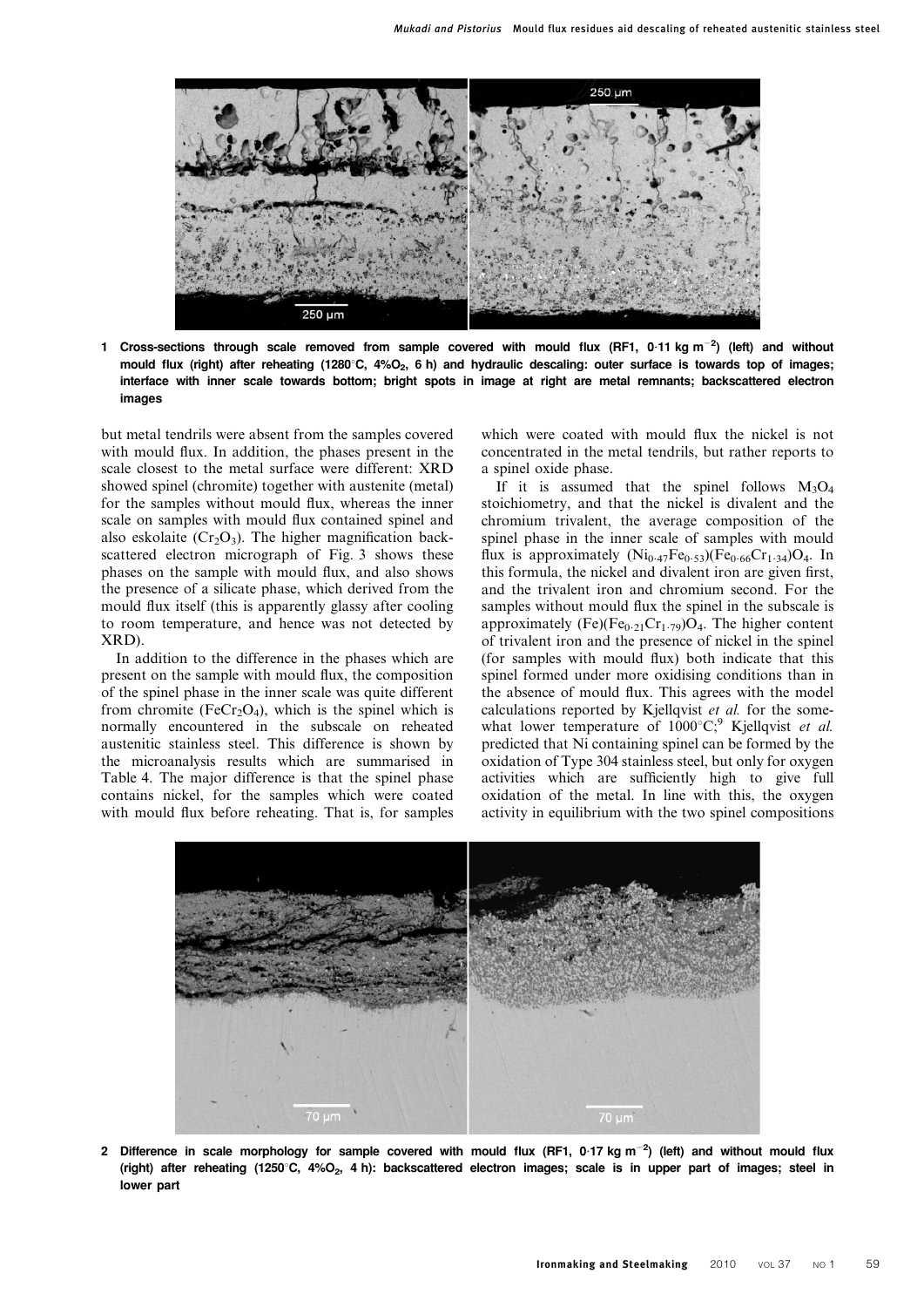

3 Higher magnification view of difference in scale morphology for sample covered with mould flux (type 832, 0·15 kg m<sup>-2</sup>) (left) and without mould flux (right) after reheating (1280°C, 4%O<sub>2</sub>, 6 h): backscattered electron images; 'S' is steel, 'E' eskolaite, 'Sp', 'Sp1' and 'Sp2' are spinel phases; 'F' is silicate based on mould flux; and 'T' is metal tendrils; see Table 4 for microanalyses

given above were estimated with FactSage<sup>10</sup> (using the 'ASpinel' solid solution model for spinel) to be  $10^{-8}$  atm (sample with mould flux) and  $10^{-15}$  atm (sample without mould flux) respectively, for a temperature of  $1250^{\circ}$ C.

The absence of nickel enriched tendrils for samples with mould flux deposits is hence related to establishment of more oxidising conditions, which allowed the nickel to be incorporated in a spinel product phase. However, it is not clear how the mould flux residues lead to this. Part of the role of the mould flux residues appears to be to allow the dissolution of the transition metals: as Table 4 shows, the silicate melt (derived from the mould flux) close to the metal/scale interface contained significant levels of chromium, nickel and iron. The silicate melt hence apparently acted as a medium to transport chromium, nickel and iron from the steel surface, while simultaneously separating the spinel from the metal surface (so allowing a higher effective oxygen activity in the spinel). The effect does not depend on the details of the mould flux composition: the effect was found for industrial and synthetic mould fluxes, with and without  $CaF<sub>2</sub>$  and Na<sub>2</sub>O.

Part of the effect of mould flux residues hence appears to be that NiO can dissolve in the mould flux, and that this favours nickel oxidation. There are limited data on nickel oxide dissolution in silicate slags, but Lee et al. have summarised available data on the nickel oxide capacity of  $CaO-SiO<sub>2</sub>–FeO slags.<sup>11</sup>$  They propose that NiO dissolves in the slag through the oxidation reaction

$$
Ni+0.5O_2+O^{2-}=NiO_2^{2-}
$$

In this reaction,  $O^{2-}$  anions provided by the slag (mould flux) react with the nickel oxidation products to form nickel oxide anions ( $\text{NiO}_2^{2-}$ ) which dissolve in the mould flux; the presence of iron oxide in the flux (which was found by microanalysis, Table 4) also enhances dissolution of nickel oxide.<sup>11</sup>

According to this mechanism, the beneficial effect of the mould flux would depend on its basicity (although the effect is not particularly strong: the nickel oxide capacity of  $C_2S$  saturated slag is only three times that of lower basicity slag with  $X_{\text{CaO}}/X_{\text{SiO}_2}=0.5$  to 0.7).<sup>11</sup>

#### Chromium oxidation state

X-ray photo electron spectroscopy was performed on the scale from samples which had been reheated with and without mould flux deposits. The aim was to test whether basic mould flux components (CaO and  $Na<sub>2</sub>O$ ) had led to the formation of hexavalent chromium during scale growth. Industrial preparation of hexavalent chromium salts involves oxidation in the presence of basic oxides,12 and if this were to occur it may contribute to the change in scale structure. Hexavalent chromium would have given a peak at an average binding energy of  $579.7 \pm 1.2$  eV,<sup>13</sup> but no such peak was found after

Table 4 Compositions of phases in the inner scale, as determined by EDX (cations only, average mass percentages with 95% confidence intervals) (reheating conditions:  $1280^{\circ}$ C,  $4\%$ O<sub>2</sub>, 6 h; phases labelled as in Fig. 4; 'NF' indicates absence of mould flux; '832', 'SMF2' and 'SMF3' refer to mould fluxes (compositions in Tables 1 and 2)

| Phase       |               |               | Sp<br>Sp1 (spinel) |                  | Sp <sub>2</sub>                                    |     | E (eskolaite) |                                              | F (silicate) |                     |                  |                                                               |
|-------------|---------------|---------------|--------------------|------------------|----------------------------------------------------|-----|---------------|----------------------------------------------|--------------|---------------------|------------------|---------------------------------------------------------------|
| <b>Flux</b> | <b>NF</b>     | <b>NF</b>     | 832                | SMF <sub>2</sub> | SMF <sub>3</sub>                                   | 832 | 832           | SMF <sub>2</sub>                             | SMF3         | 832                 | SMF <sub>2</sub> | SMF3                                                          |
| Cr          | $4.7 + 2.4$   | $52 + 5$      | $40.1 + 0.650 + 2$ |                  | $54.6 + 1.572 + 4$                                 |     | $90 + 4$      | $87 + 5$                                     | $90 + 4$     | $10 + 8$            | $9 + 6$          | $14 + 8$                                                      |
| Ni          | $14.4 + 2.2$  | $1.4 + 1.4$   |                    |                  | $16.1 + 0.5$ $18.2 + 1.2$ $11.4 + 1.7$ $0.8 + 0.5$ |     |               | $0.1 + 0.2$ $0.9 + 0.8$ $0.5 + 1$            |              | $1.7 + 0.3$ 1.5 + 2 |                  | $4 + 2$                                                       |
| Fe          | $80 + 2.7$    | $38 + 6$      |                    |                  | $38.4 + 0.528.4 + 1.429.8 + 2.325 + 5$             |     | $8 + 5$       | $9+2$                                        | $5 + 3$      | $6.5 + 2.5$ 18 + 2  |                  | $15.7 + 1.4$                                                  |
| Si          | $\cdots$      | $1.4 + 1.3$   |                    |                  | $0.3+0.3$ $0.5+0.2$ $0.5+0.4$                      |     |               | $0.3 + 0.1$ $0.8 + 0.8$ $1.0 + 1.6$ $31 + 3$ |              |                     | $43 + 6$         | $30 + 5$                                                      |
| Ca          | $\sim$ $\sim$ | $\cdots$      |                    |                  | $0.6+0.2$ $0.6+0.2$ $1.4+0.2$                      |     |               | $0.5 + 0.1$ $0.9 + 0.6$ $1.6 + 0.8$ $50 + 8$ |              |                     | $21 + 2$         | $36 + 4$                                                      |
| Na          | $\cdots$      | $\sim$ $\sim$ |                    |                  | $1.5 + 0.3$ 0.3 + 0.5 0.7 + 1.1                    |     |               |                                              |              |                     |                  | $0.2 + 0.2$ 0.2 + 0.3 0.1 + 0.1 5.4 + 0.7 0.1 + 0.2           |
| Mn          | $\cdots$      | $6 + 3$       |                    |                  | $4.4+0.5$ $2.5+0.9$ $1.4+1.0$ $0.4+0.3$            |     |               |                                              |              |                     |                  | $0.6 + 0.2$ 0.3 + 0.3 1.0 + 1.3 0.8 + 0.2 0.6 + 0.7 0.8 + 0.9 |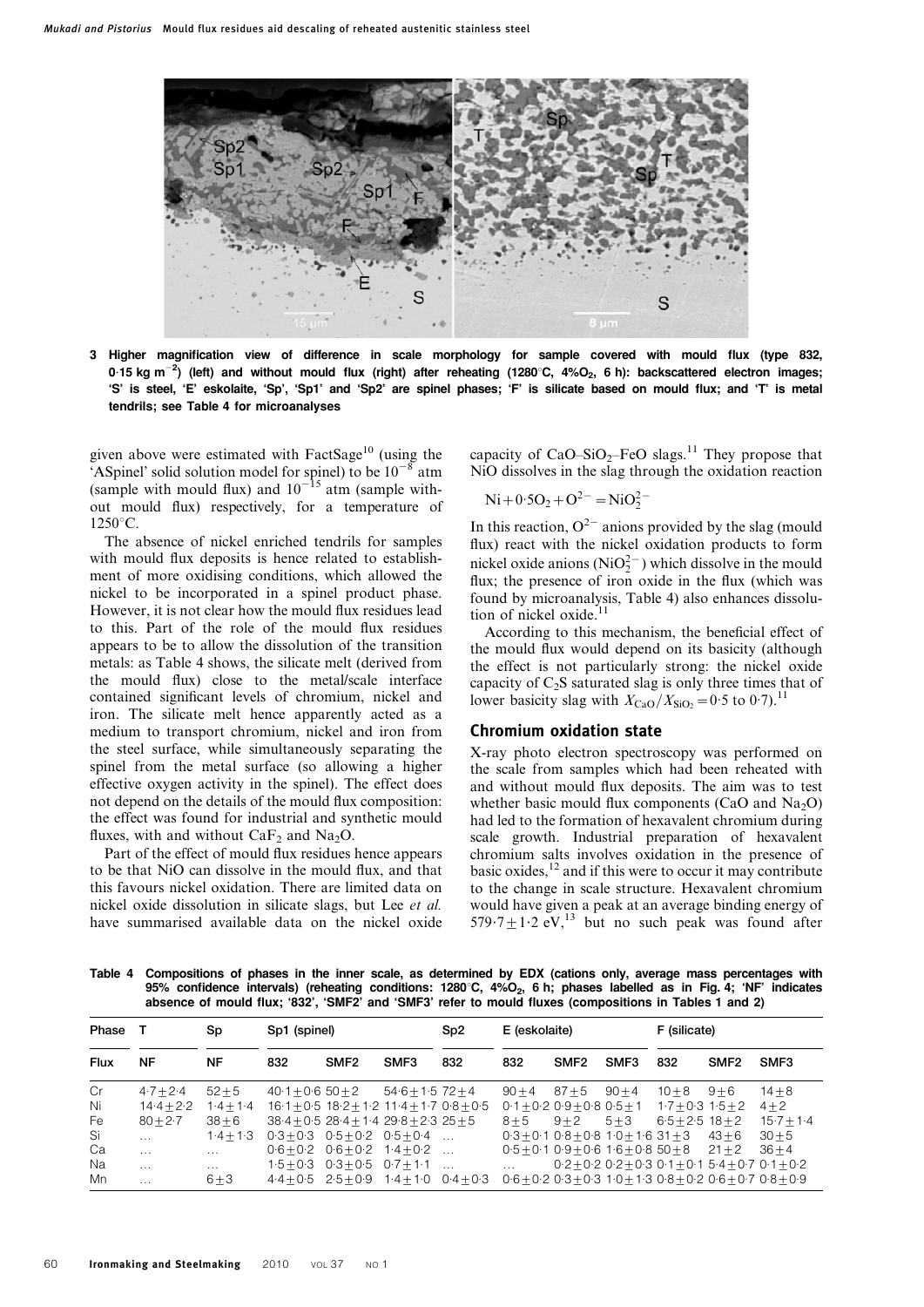

4 Cross-sections through residual scale on reheated plate samples with mould flux deposit (type 832, 0.15 kg m<sup>-2</sup>) (left) and without mould flux (right) after reheating (1280°C, 3%O<sub>2</sub>, 6 h) and descaling (impact pressure 2.2 MPa, total water applied to sample 31 $\cdot$ 7 dm $^3$  m $^{-2}$ ): backscattered electron images

deconvolution analysis. This means that oxidation of chromium to the hexavalent state did not occur to a significant extent and hence was not the origin of the differences in scale structure.

#### Scale thickness

Despite the effect of mould flux residues to promote oxidation of nickel, the overall extent of oxidation was slightly smaller for samples with mould flux deposits. Typical scale thicknesses after reheating in  $3\%$ O<sub>2</sub> for 6 h at  $1280^{\circ}$ C, followed by hydraulic descaling were as follows. For the samples without mould flux the removed scale was 875 um thick, and the residual scale thickness was 580 µm, giving a total scale thickness after reheating of  $1.455$  mm. For samples with mould flux deposits the removed scale was  $1100 \mu m$  thick, and the residual scale thickness was  $30 \mu m$  (in only a few places on the metal substrate; many places had essentially no residual scale), so up to  $1.130$  mm of scale had formed during reheating. Hence, the effect of mould flux residues was to decrease oxidation slightly. Measurement of the decrease in metal thickness after reheating confirmed that the presence of mould flux caused a slight decrease in the scale growth rate. This difference in

behaviour between slabs with and without mould flux was also observed for short reheating time. For samples with mould flux reheated for 2 h with  $3\%$  free oxygen at  $1250^{\circ}$ C, some parts of the steel surface were found to be quite unoxidised, indicating a protective effect of the mould flux.

#### Descaling

The large difference in scale structure for samples with mould flux residues (compared with samples without mould flux) was also reflected in the descaling behaviour. Visual observation of the samples without mould flux after hydraulic descaling showed the presence of residual scale (subscale,  $\sim 500$  µm thick) and a roughened surface. In contrast, the samples with mould flux deposits had only a few places with residual scale, but the surfaces were mostly fully descaled. This difference is illustrated by the cross-sections of descaled samples shown in Fig. 4. The outer surfaces of the samples are compared in Fig. 5, which confirms the large differences in appearance. In Fig. 5, some areas of the sample with mould flux had no residual scale (brightest areas), much of the surface was covered with  $Cr_2O_3$  (light grey), and needle-like spinel was visible on the rest of the surface;



5 Difference in exterior appearance of samples after reheating (6 h,  $4\%O_2$ , 1280°C) and hydraulic descaling (impact pressure 1·5 MPa; total water applied to sample 26 dm<sup>3</sup> m<sup>-2</sup>): sample with mould flux at left (flux type 810, 0·11 kg m<sup>-2</sup>); sample without flux at right; backscattered electron images